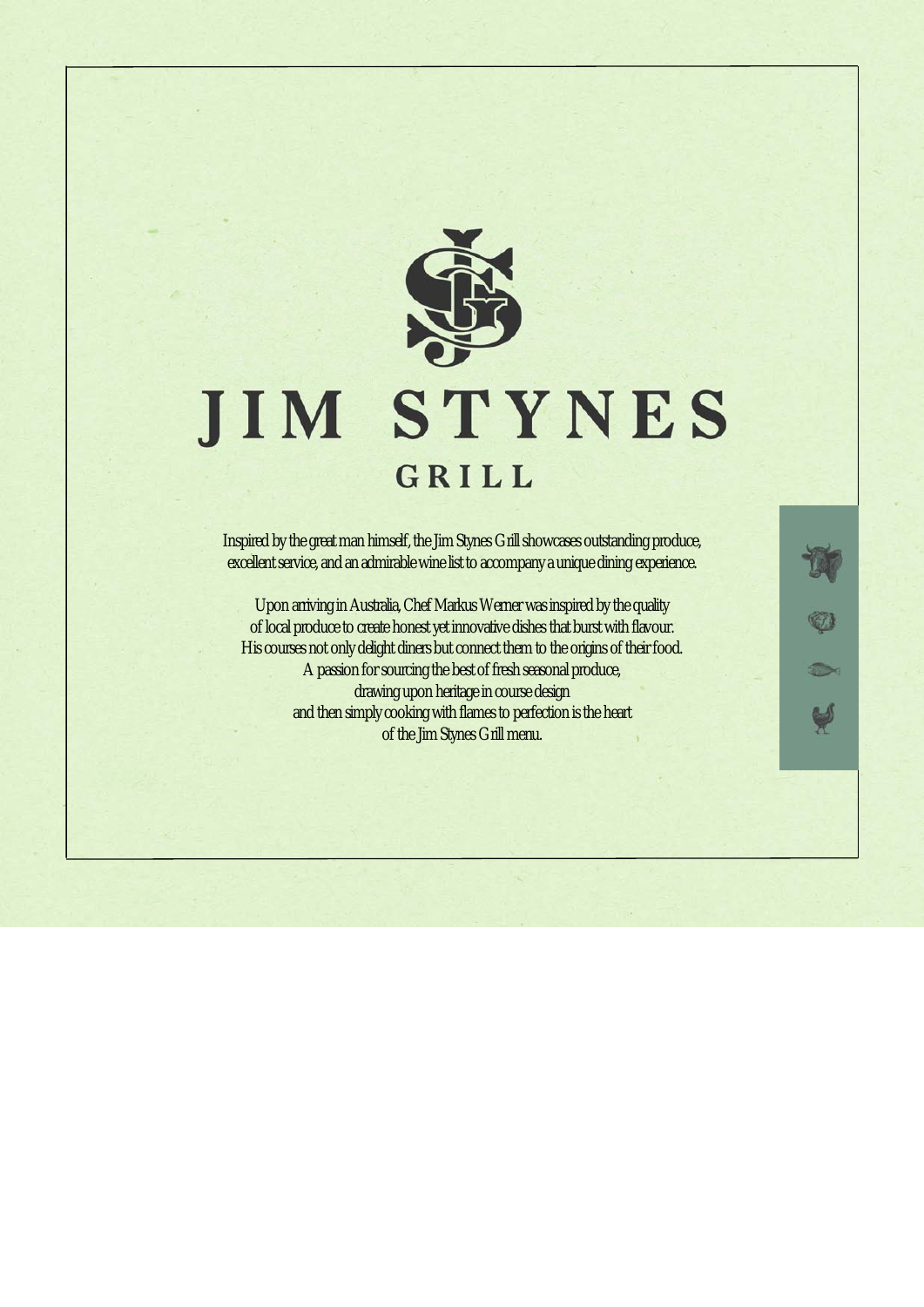## **TO START**

### *a selection of lighter dishes to share*

**Freshly Shucked Tasmanian Pacific Oysters / Half dozen: 30—Dozen: 54** Natural mignonette oysters Natural finger lime & wasabi

> **Organic Beetroot Carpaccio & Tartare / 26** Truffle dressing, aged parmesan, greens, cured egg yolk, crisp capers

**The 'G House Butchery Charcuterie / 32** Prosciutto, smoked sambar ham, salami, pickles, olives, The 'G house mustard

> **Victorian Wild Black Pig Terrine / 25** Pickled forest berries, fennel, croutes

**Best of Victoria Seafood/ 35** Warrnambool lobster, Mount Martha mussels, Murray cod, Yarra Valley smoked salmon roe, gazpacho

> **House-Smoked Applewood Huon River Salmon/ 27** Meredith goats cream, pomegranate, horseradish

**House-Baked Fresh Sourdough Bread/ 11** White or rye, dukkah, cultured pink lake salt butter

# **MAIN COURSE**

**Char-Grilled 3030 Barramundi/ 43** Citrus couscous, Italian greens, Mount Zero olives

**Grilled Hazeldine Chicken, Rosemary & Preserved Lemon/ 41** Farmers organic three beans & carrots

**Grilled Baby Butternut Pumpkin/ 29** Maple glaze, nigella seeds, Schulz organic dairy quark, toasted pepitas

**Grilled Lamb Rack Irish Stew/ 46** Bacchus Marsh free-range lamb rack & smoked lamb shoulder stew, organic root vegetables, woody herbs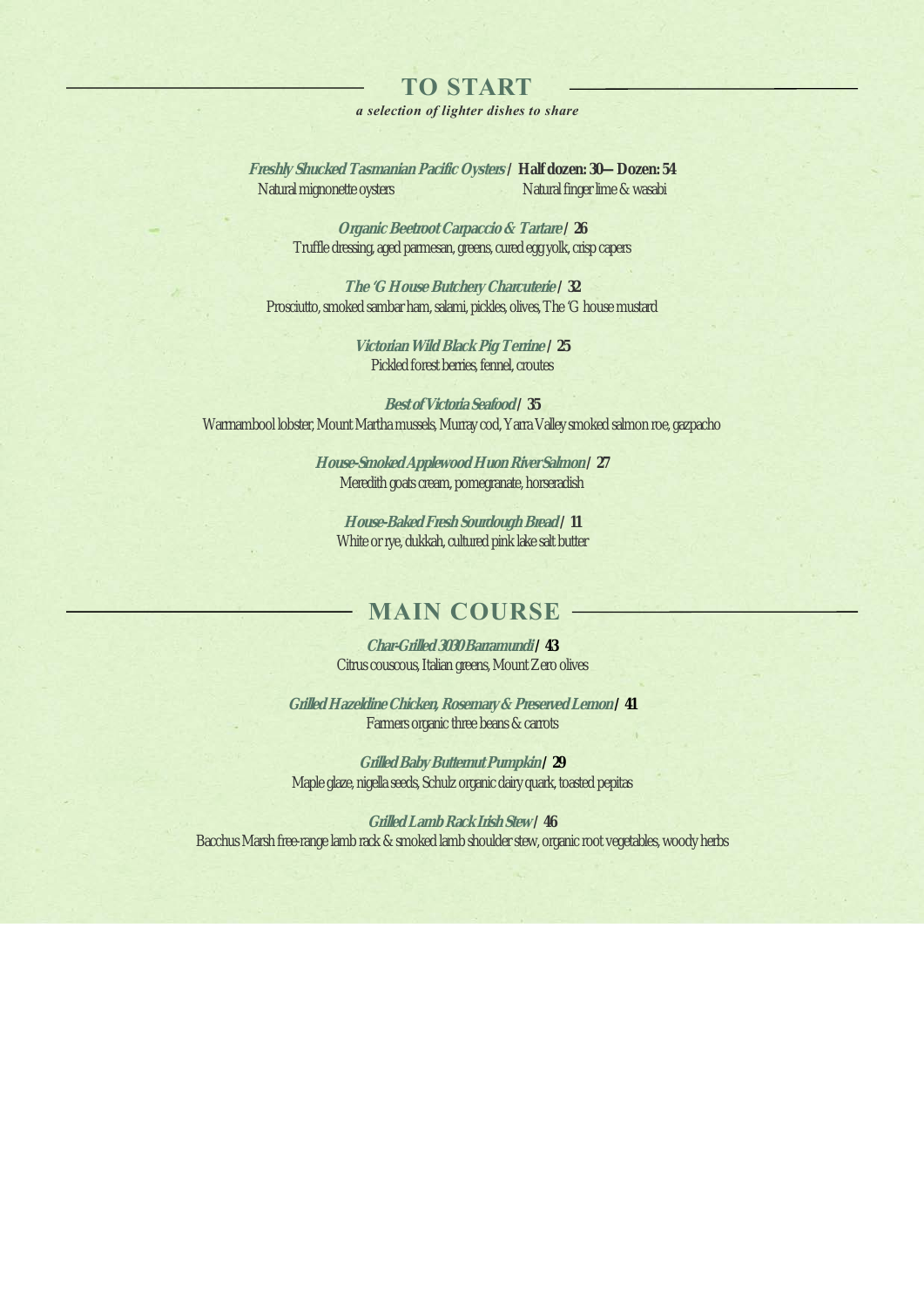# **GRASS 'N' GRAIN**

*All Grass 'n' Grain cuts are served with red onion jam, micro lettuce and herb salad, and a selection of condiments & mustards*

Red wine juice Mushroom & pepper cream Béarnaise

Café de Paris butter **Chimichurri** 

# GRASS GRAIN

### **O'Connor 60-day Dry Aged Scotch Fillet (350g)/ 59**

*O'Connor Beef—South Gippsland, VIC* For three generations the O'Connor family has been sourcing the finest quality beef for South Gippsland, grazing on what is undeniably Australia's most prized environment for producing premium beef. Entirely free-range cattle, they are raised on a natural diet of Gippsland's purest pastures.

### **Gippsland Tenderloin Fillet (200g)/ 48**

*Gippsland Natural—Gippsland, VIC* Free-range cattle raised in the natural lush pastures of Gippsland in Southeast Victoria, showing a fine example of highest quality local grass-fed beef.

### **Wanderer 60-day Dry Aged Porterhouse (300g)/ 52**

*Wanderer Beef—Central Victoria* Free-range, fed on 100% barley ration. Minimum marble score 3+. This is the future of grain fed beef.

### **SIGNATURE**

**Stockman's Valley Grass Fed 60 Dry Aged Ribeye MBS 3+ (450g)/ 65** All Stockman's Valley beef is under the strict control of the MSA, so you can be confident every piece is superb in quality. The Grass-fed stock is coming from Yarra Valley to the high country where the snow runs off the mountains giving it superior eating quality and taste.

# **CHATEAUBRIAND FOR TWO**

**Vintage Beef Chateaubriand fillet/ 90** frites, Sauce Bearnaise, red wine jus *Vintage Beef—Southern Victoria* Vintage Beef was inspired by the famed Galician producers of Spain. It's based on the idea that age is no barrier to quality. The beef is as special as it is unique

### **TO ADD**

**Australian King Prawns/ 16 Garlic butter**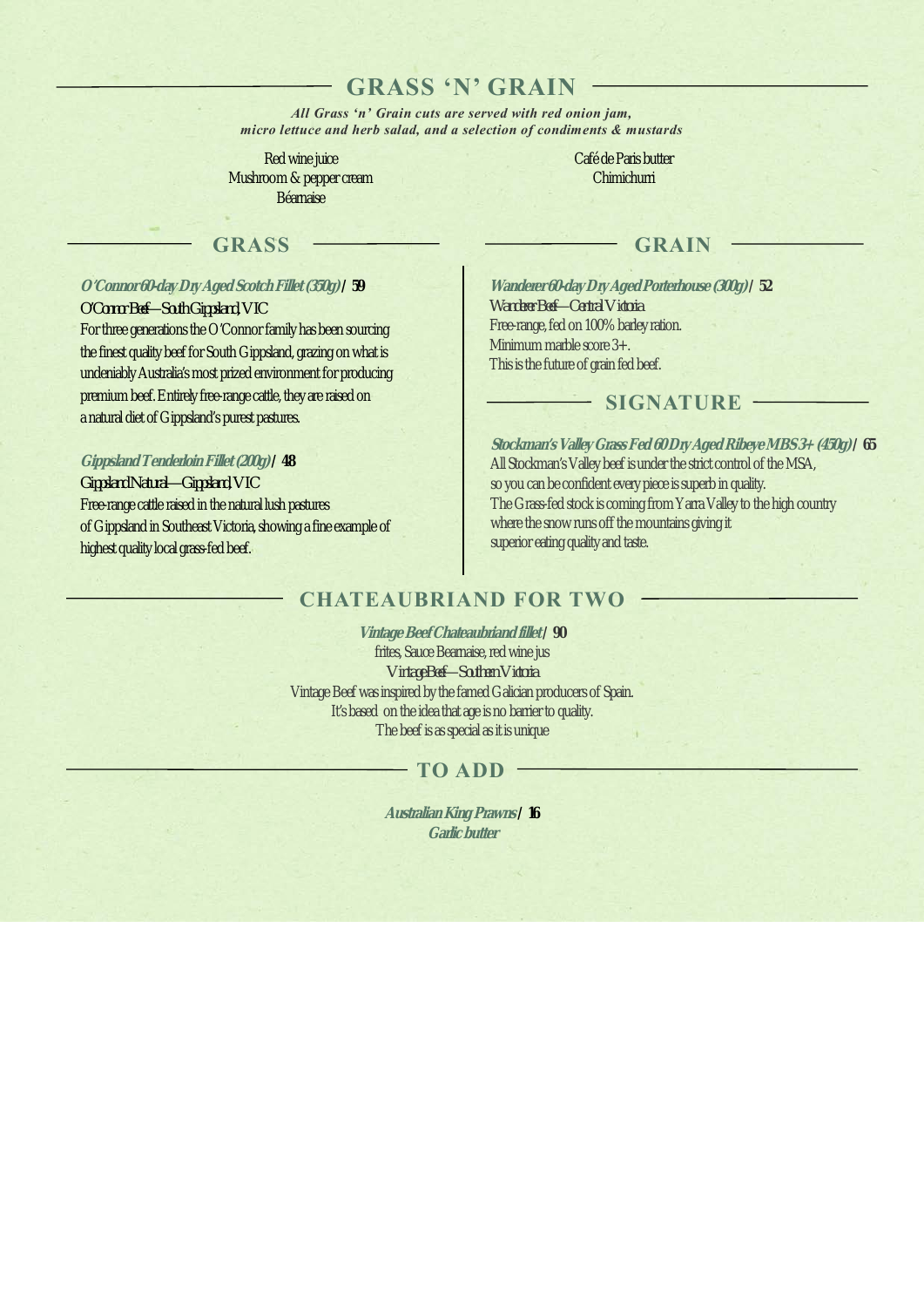### **SIDES**

### *per serving* **/ 11**

**Jim Stynes Grill famous Irish Champ potatoes, spring onions Grilled broccolini, grilled pork speck, confit garlic, touch of chilli Hot chips, house chipotle aioli Iceberg lettuce wedge, soft free-range egg, anchovy, pickled onion Beef steak tomatoes, soft burrata, white balsamic dressing**

### **DESSERTS**

*per serving* **/ 17**

**The Snickers Dome** Almond sponge, milk chocolate mousse, caramelised peanut brittle

**Organic Lemon Tarte Down Under** Lemon myrtle, soft meringue, Yarra Valley raspberries

**Melbourne Rooftop** Honey ginger and honey crème brûlée, Nopales compote

### **CHEESES** *per serving* **/ 19**

**Make your selection of three** Victorian cheese selection from the trolley, housemade quince paste, chargrilled peaches, lavosh

## **HALF-TIME**

### *all items included* **/ 16**

**Party Pie Sausage Roll Buttermilk Scones with Yarra Valley Cream & Strawberry Jam Point Sandwich**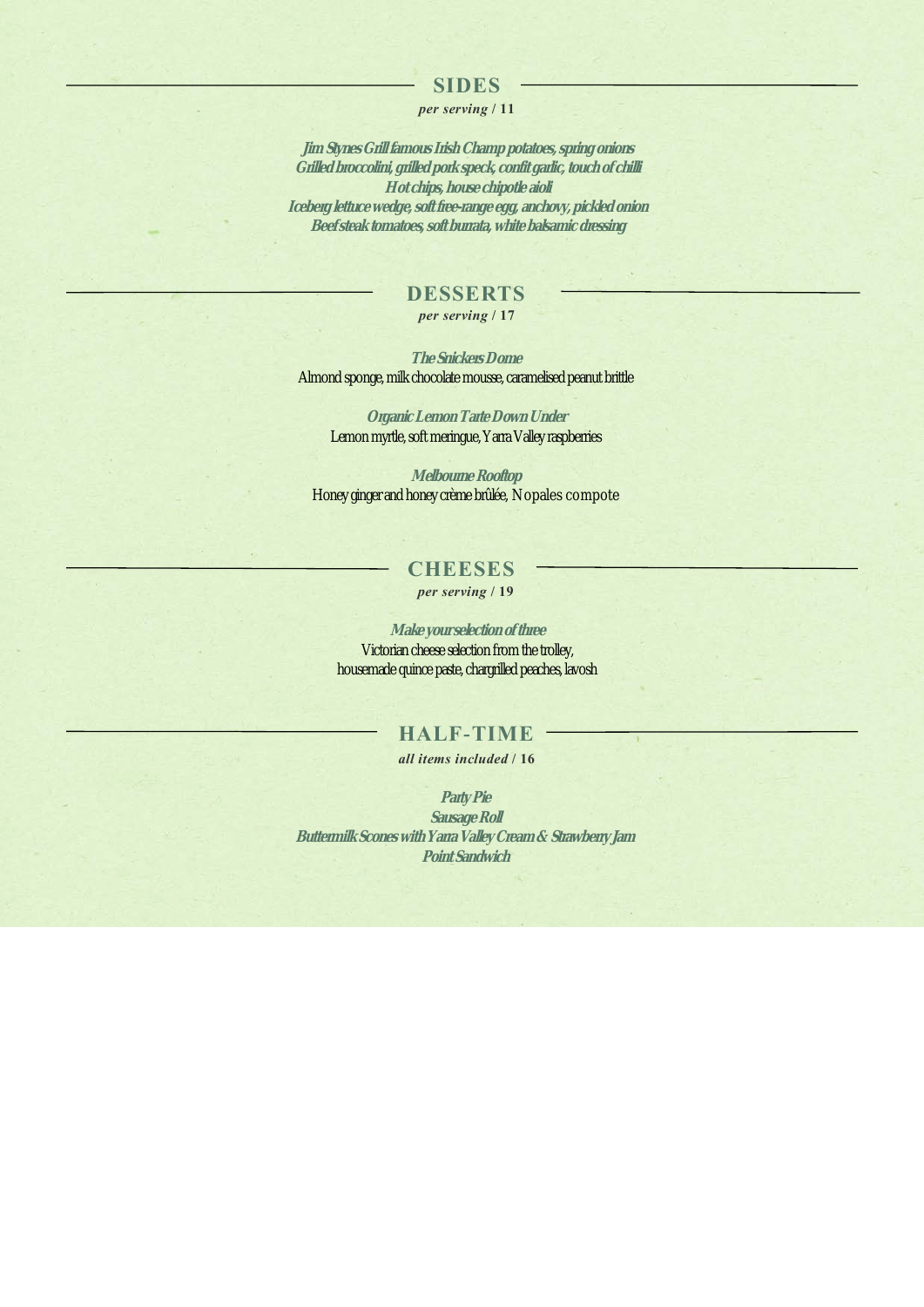

# JIM STYNES **WINE LIST**

"Wine...the intellectual part of the meal" - Alexandre Dumas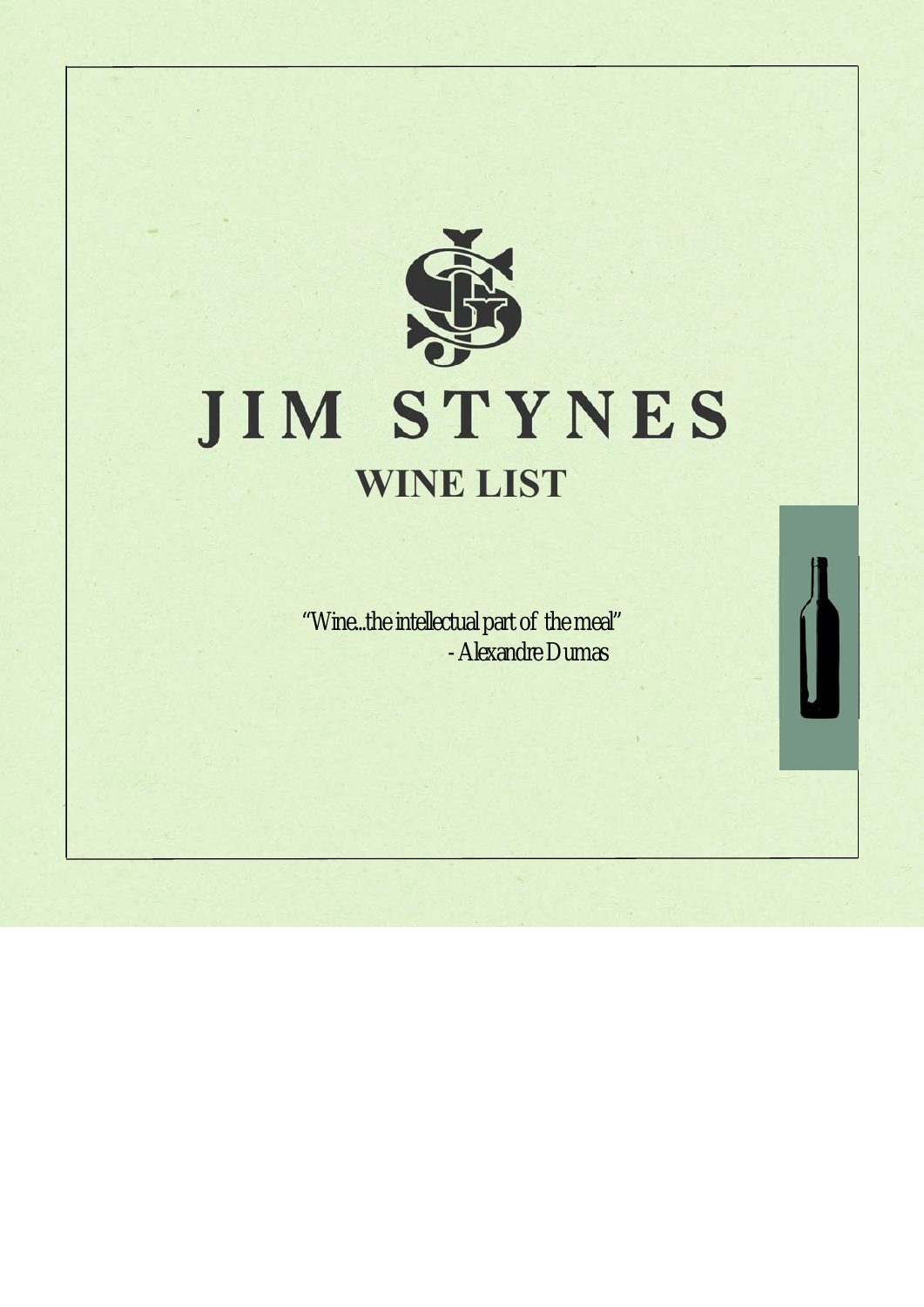# **CHAMPAGNE & SPARKLING**

|                          | glass / bottle |              | bottle |
|--------------------------|----------------|--------------|--------|
| Cavallere d'Oro Prosecco | /12.90 / 68    | Croser       | / 78   |
| MCC Sparkling            | /11.50 / 54    | Georg Jenson | /96    |
| Mumm                     | /23/125        |              |        |

# **WHITE WINE**

 $\overline{\phantom{a}}$ 

| <b>Riesling</b>                     | glass / bottle |
|-------------------------------------|----------------|
| <b>Seppelts Grampians Riesling</b>  | /10.50 / 70    |
| Riesling Freak No. 4                | /110           |
| Leo Buring Watervale Riesling       | /110           |
| Chardonnay                          |                |
|                                     |                |
| Devil's Lair "Dance with the Devil" | /12.50 / 55    |
| Coldstream Hills Chardonnay         | /84            |
| Penifold Bins A Chardonnay          | /285           |
|                                     |                |

| <b>Sauvignon Blanc</b>                     | glass / bottle |
|--------------------------------------------|----------------|
| MCC Sauvignon Blanc                        | /11.50 / 52    |
| Cullen Grace Medaline Sauv Sem             | /90            |
| Coldstream Hills SB                        | /80            |
| <b>Pinot Grigio</b>                        |                |
| Cavallere d'Oro Campanile Pinot Grigio IGT | /11/58         |
| T'Gallant "Grace" Pinot Grigio             | /68            |
| <b>Varietal</b>                            |                |
| Dog Point Section 94 Sauvignon Blanc       | /95            |
| Saltram Winemakers Selection Fiano         | /65            |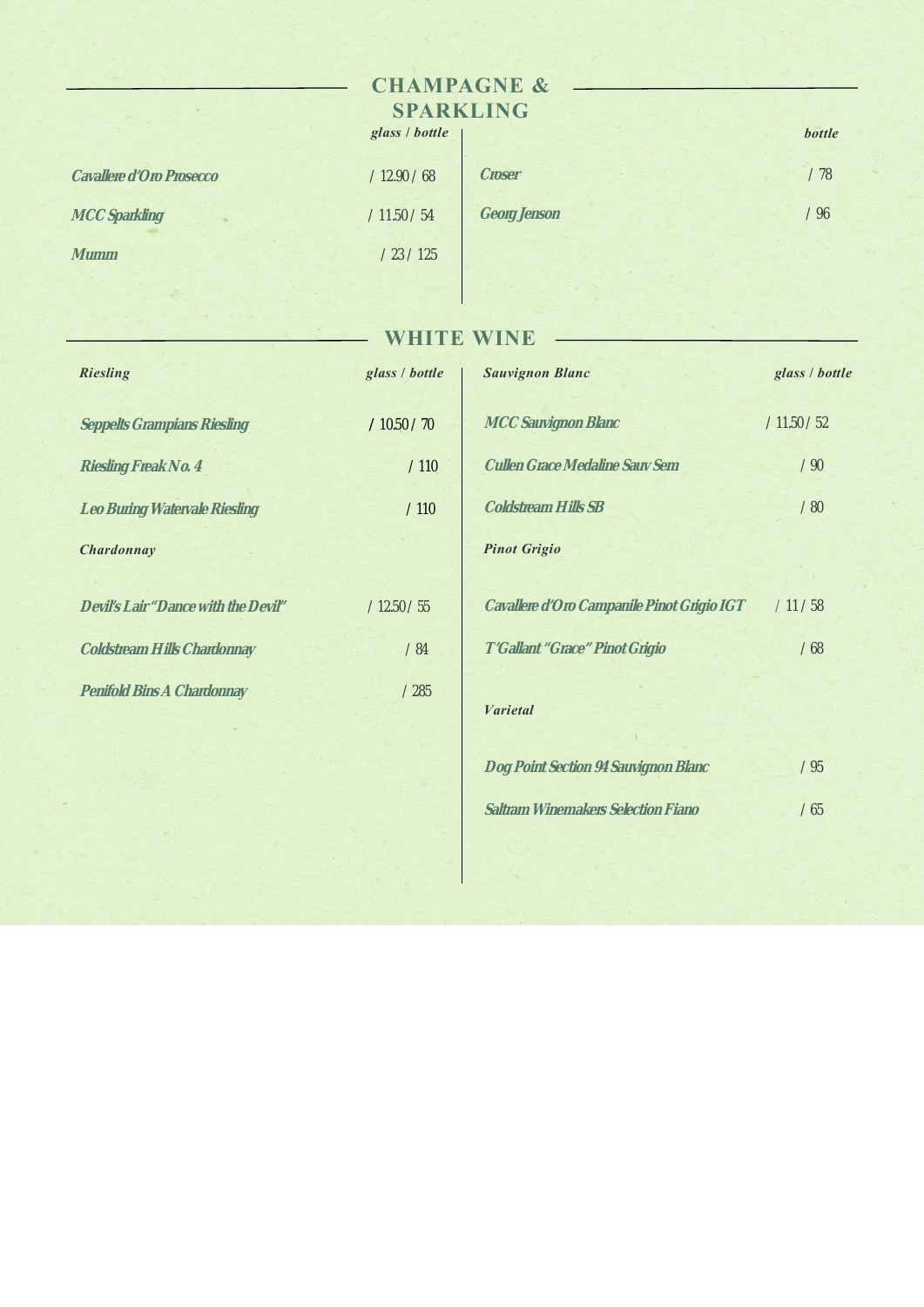# **RED WINE**

| Rosé                              | glass / bottle |
|-----------------------------------|----------------|
| Squealing Pig                     | /11 / 55       |
| <b>Pinot</b>                      |                |
| Nepenthe Pinot                    | /12/63         |
| Coldstream Hills Pinot            | /84            |
| Giant Steps Yarra Valley Vineyard | /88            |
| <b>Varietal</b>                   |                |
| Cavallere d'Oro Chianti           | /81            |
| Pertaringa GSM                    | /60            |
| St. Hubert's The Stag Tempranillo | /85            |

| <b>Shiraz</b>                           | glass / bottle |
|-----------------------------------------|----------------|
| <b>MCC Shiraz</b>                       | /11.50 / 52    |
| <b>Wolf Blass Grey Label</b>            | /95            |
| <b>Paulette Hill River Shiraz</b>       | /14/105        |
| <b>Heathcote Single Vineyard Shiraz</b> | /125           |
| <b>Blends</b>                           |                |
| Penfold's Max Cab Sauv                  | /85            |
| Wynns "The Gable" Cab Sauv              | /11/65         |
| Geoff Merill Reserve Cab Sauv           | /110           |
| 2019 Dal Zotto Sangiovese Cabernet      | /12/70         |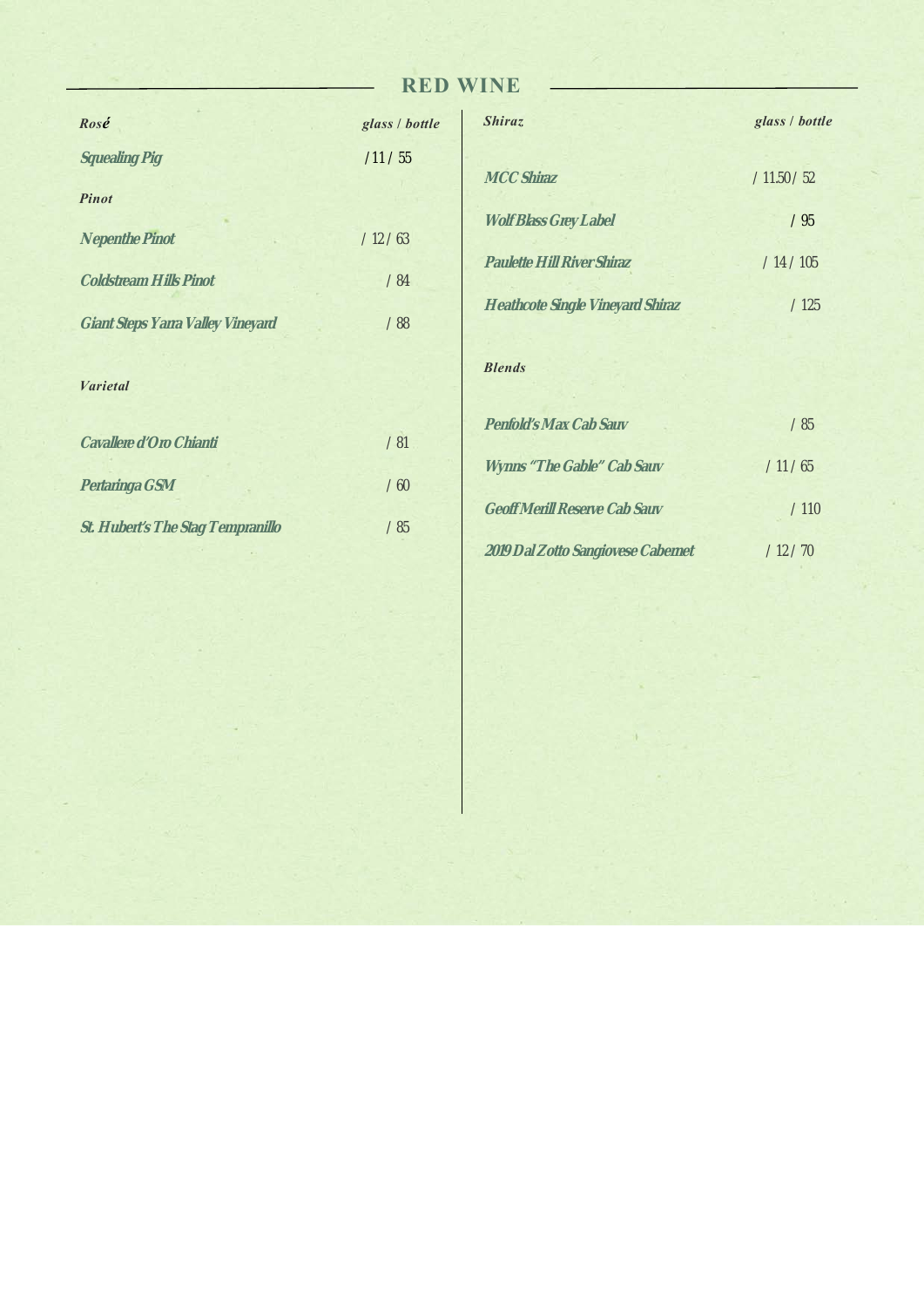# **DESSERT WINE**

# *bottle*

**Henshke Noble Semmillion** / 70

 $\sim$ 

| 71 |  |
|----|--|

| <b>BEER &amp; CIDER</b>  |               | <b>SPIRITS</b>     |     |  |
|--------------------------|---------------|--------------------|-----|--|
|                          | on tap        |                    |     |  |
| Carlton Draught          | /9.50         | Vodka              | /9  |  |
| Asahi                    | /14           | Gin                | /9  |  |
| Peroni 300ml             | /10           | Bourbon            | /9  |  |
| Peroni 500ml             | /15           | Scotch             | /9  |  |
| Matilda Bay Owl Ale      | /12.60        | <b>Brandy</b>      | /9  |  |
| <b>Balter Easy Hazey</b> | /12           | CC                 | /12 |  |
|                          |               | Grey Goose         | /12 |  |
|                          | <b>bottle</b> | Hendricks          | /12 |  |
| Great Northern (Mid)     | /10           | <b>Wild Turkey</b> | /12 |  |
| Cascade Light            | /8.20         | JW Black Label     | /12 |  |
| O'Brien                  | /11.50        | Chivas             | /12 |  |
|                          |               | Taliser            | /14 |  |
| Somersby cider           | /11.50        | Maccalan           | /14 |  |
|                          |               | Lagavulin          | /14 |  |

# **SOFT DRINKS**

|                         | <b>bottle</b> |  |
|-------------------------|---------------|--|
| Coca Cola               | /4.70         |  |
| Coke Zero               | /4.70         |  |
| Sprite                  | /4.70         |  |
| Lift                    | /4.70         |  |
| Water                   | /3.40         |  |
| Sparkling water (450ml) | /5.80         |  |
| Orange Juice            | /4.90         |  |
| Apple Juice             | /4.90         |  |
|                         |               |  |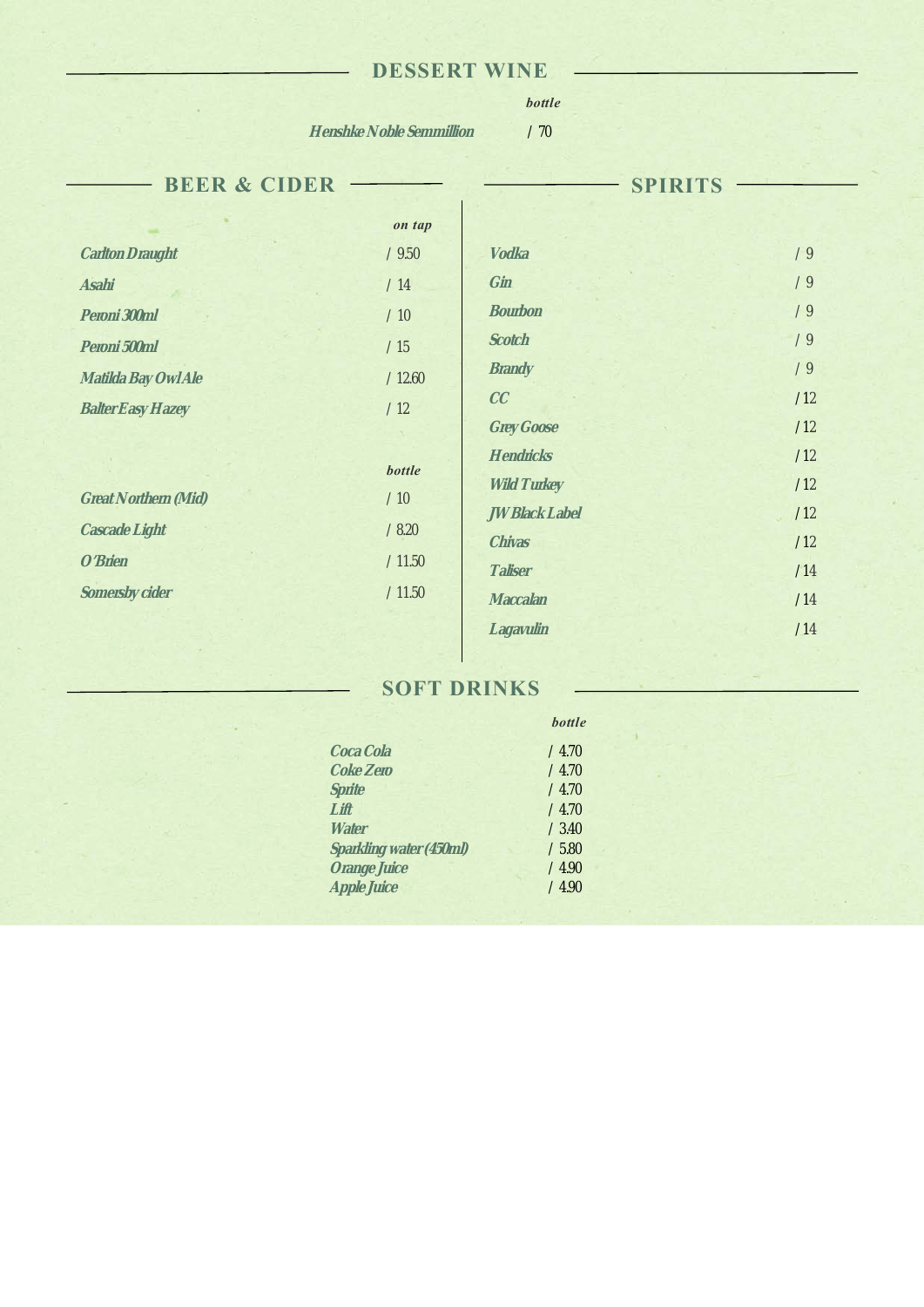### **PREMIUM RED WINE**

### **Seppelts Drumborg Chardonnay 11** / 95

Even though Seppelt's premier cool-climate vineyard, Drumborg, was planted in 1964, it is only now beginning to attract the acclaim it deserves. Now considered one of Australia's premier vineyards. The palate is pure and long, displaying grapefruit and lemon curd flavours supported by nutty oak and mouth-watering acid. A delicate yet powerful wine.

### **Penfolds Bin 311 Henty Chardonnay** / 100

A multi-regional, cool-climate regions and each year the fruit selection is made to reflect the Bin 311 style. Fruit sourcing for 2017 has come from Adelaide Hills, Tasmania and Tumbarumba. Bin 311 Chardonnay truly reflects the winemakers mantra 'we always go where the fruit grows best and where it best suits style'. The style typically exhibits a mineral acid backbone, complemented by barrel fermentation and maturation in seasoned and new (25%) oak.

### **Penfolds Bin 389** / 190

Bin 389 was often referred to as 'Baby Grange', in part because components of the wine are matured in the same barrels that held the previous vintage of Grange. First made in 1960 by the legendary Max Schubert, this was the wine that helped forge Penfolds reputation with red wine drinkers by combining the structure of cabernet sauvignon with the richness of shiraz. Exemplifying the judicious balance of fruit and oak, Bin 389 highlights the generous mid-palate Penfolds in known for.

### **Penfolds St. Henri** / 190

St Henri is a time-honoured and alternative expression of shiraz, and an intriguing counterpoint to Grange. Released for the first time by Penfolds in the early 1950s, Deep inky blood-red colour. Spice, savoury and herbaceous on the nose, while the palate shows juicy fruit characters of plum, fig and rhubarb compliments by mouth-watering, finely etched tannins.

### **Penfolds RWT**/ 285

RWT Barossa Valley Shiraz presents an admirable alternative to the multi-regional sourcing and American oak maturation that are hallmarks of Grange, expressing instead, single region Barossa Valley shiraz matured only in French oak. The initials RWT stand for 'Red Winemaking Trial'. It has impenetrable purplish colour and a seductive nose of crushed black fruits, jam, spice, mocha and toasted cedar Everything is seamlessly woven together into a palate of extraordinary depth and richness, velvety flow, solid backbone and super-long finish. A magnificent wine that should develop superbly over many years.

#### **Penfolds Grange**/ 950

The original and most powerful expression of Penfolds multi-vineyard, multi-district blending philosophy, Grange is arguably Australia's most celebrated wine and is officially listed as a Heritage Icon of South Australia. Crafted utilising fully-ripe, intensely-flavoured and structured shiraz grapes, the result is a unique Australian style that is now recognised as one of the most consistent of the world's great wines. With an unbroken line of vintages from the experimental 1951, Grange clearly demonstrates the synergy between shiraz and the soils and climates of South Australia.

### **Cullen "Madeline" Cabernet** / 230

The 2020 Diana Madeline vintage was hot and dry. For the old block cabernet sauvignon vines these drought like conditions resulted in the vines producing small berries, and hence the vines were low yielding – .i.e. bunch numbers were average but with low berry weight. This produced a wine of elegance, balance and perfume… effortless.

### **Henschke Mount Edlestone**/ 295

Deep crimson with violet hues. Fragrant, spicy aromas of black pepper, sage, bay leaf and anise are interwoven with vibrant Satsuma plum, blackberry and blueberry, and gentle tarragon and cedar notes. The palate is complex and textured with rich and concentrated flavours of mulberry, blackberry and Satsuma plum, layered with sage, black pepper and star anise. The finish is beautifully balanced, with long, velvety tannins and excellent depth.